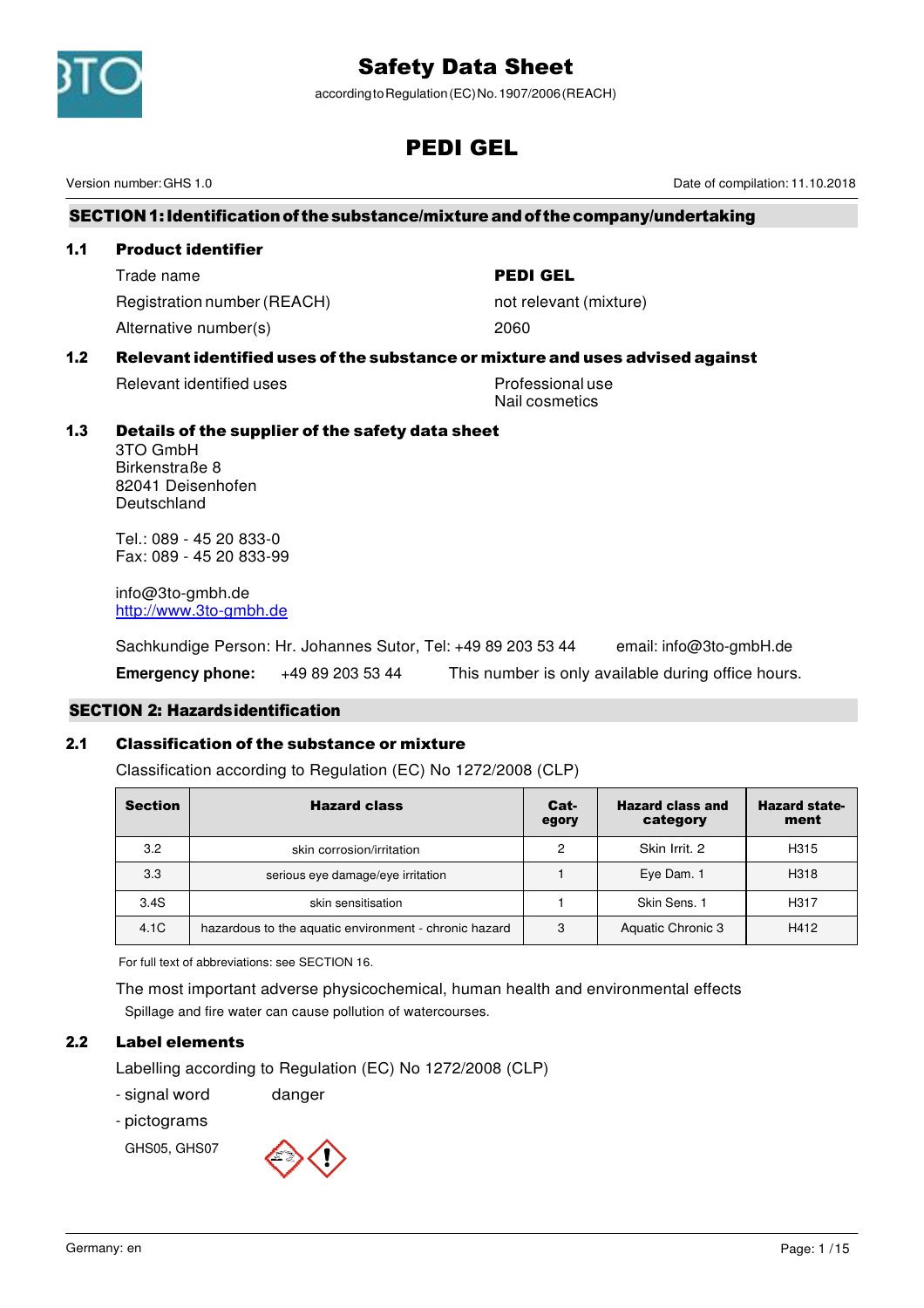

according to Regulation (EC) No. 1907/2006 (REACH)

# PEDI GEL

Date of compilation: 11.10.2018

| Version number: GHS 1.0 |  |
|-------------------------|--|
|-------------------------|--|

| - hazard statements                   |                                                                            |                                                                                                |  |  |  |
|---------------------------------------|----------------------------------------------------------------------------|------------------------------------------------------------------------------------------------|--|--|--|
| H315                                  | Causes skin irritation.                                                    |                                                                                                |  |  |  |
| H317                                  | May cause an allergic skinreaction.                                        |                                                                                                |  |  |  |
| H318                                  | Causes serious eye damage.                                                 |                                                                                                |  |  |  |
| H412                                  | Harmful to aquatic life with long lasting effects.                         |                                                                                                |  |  |  |
| - precautionary statements            |                                                                            |                                                                                                |  |  |  |
| P <sub>261</sub>                      | Avoid breathing dust/fume/gas/mist/vapours/spray.                          |                                                                                                |  |  |  |
| P273                                  | Avoid release to the environment.                                          |                                                                                                |  |  |  |
| P <sub>280</sub>                      | Wear protective gloves/protective clothing/eye protection/face protection. |                                                                                                |  |  |  |
| P302+P352                             | IF ON SKIN: Wash with plenty of water.                                     |                                                                                                |  |  |  |
| P305+P351+P338                        | and easy to do. Continue rinsing.                                          | IF IN EYES: Rinse cautiously with water for several minutes. Remove contact lenses, if present |  |  |  |
| P310                                  | Immediately call a POISON CENTER/doctor.                                   |                                                                                                |  |  |  |
| P321                                  | Specific treatment (see on this label).                                    |                                                                                                |  |  |  |
| P362+P364                             | Take off contaminated clothing and wash it before reuse.                   |                                                                                                |  |  |  |
| P501                                  |                                                                            | Dispose of contents/container to industrial combustion plant.                                  |  |  |  |
| - hazardous ingredients for labelling |                                                                            | Hydroxypropyl Methacrylate, Aliphatic Urethane                                                 |  |  |  |

Acrylate, Triethylenglycoldimethacrylate, Tripropyleneglycol Diacrylate, ETHYLPHENYL TRI-METHYLBENZOYL ETHYLPHOSPHINATE

# 2.3 Other hazards

There is no additional information.

Results of PBT and vPvB assessment

This mixture does not contain any substances that are assessed to be a PBT or a vPvB.

# SECTION 3: Composition/information on ingredients

# 3.1 Substances

Not relevant (mixture)

# 3.2 Mixtures

Description of the mixture

| <b>Name of substance</b>            | <b>Identifier</b>                          | $Wt\%$     | <b>Classification acc. to GHS</b>                                 | <b>Pictograms</b> |
|-------------------------------------|--------------------------------------------|------------|-------------------------------------------------------------------|-------------------|
| Aliphatic Urethane Ac-<br>rylate    |                                            | $25 - 50$  | Skin Irrit, 2/H315<br>Eye Dam. 1/H318<br>Aquatic Chronic 3 / H412 |                   |
| Aliphatic Urethane<br>Methacrylate  |                                            | $25 - 50$  |                                                                   |                   |
| Hydroxypropyl Methac-<br>rylate     | CAS No<br>27813-02-1<br>EC No<br>248-666-3 | $10 - 25$  | Eye Irrit. 2/H319<br>SkinSens.1/H317                              |                   |
| Triethylenglycoldimethac-<br>rylate | CAS No<br>109-16-0<br>EC No<br>203-652-6   | $5 - < 10$ | Skin Sens, 1B / H317                                              |                   |
| Silica Dimethyl Silylate            | CAS No<br>68611-44-9<br>EC No<br>271-893-4 | $5 - < 10$ |                                                                   |                   |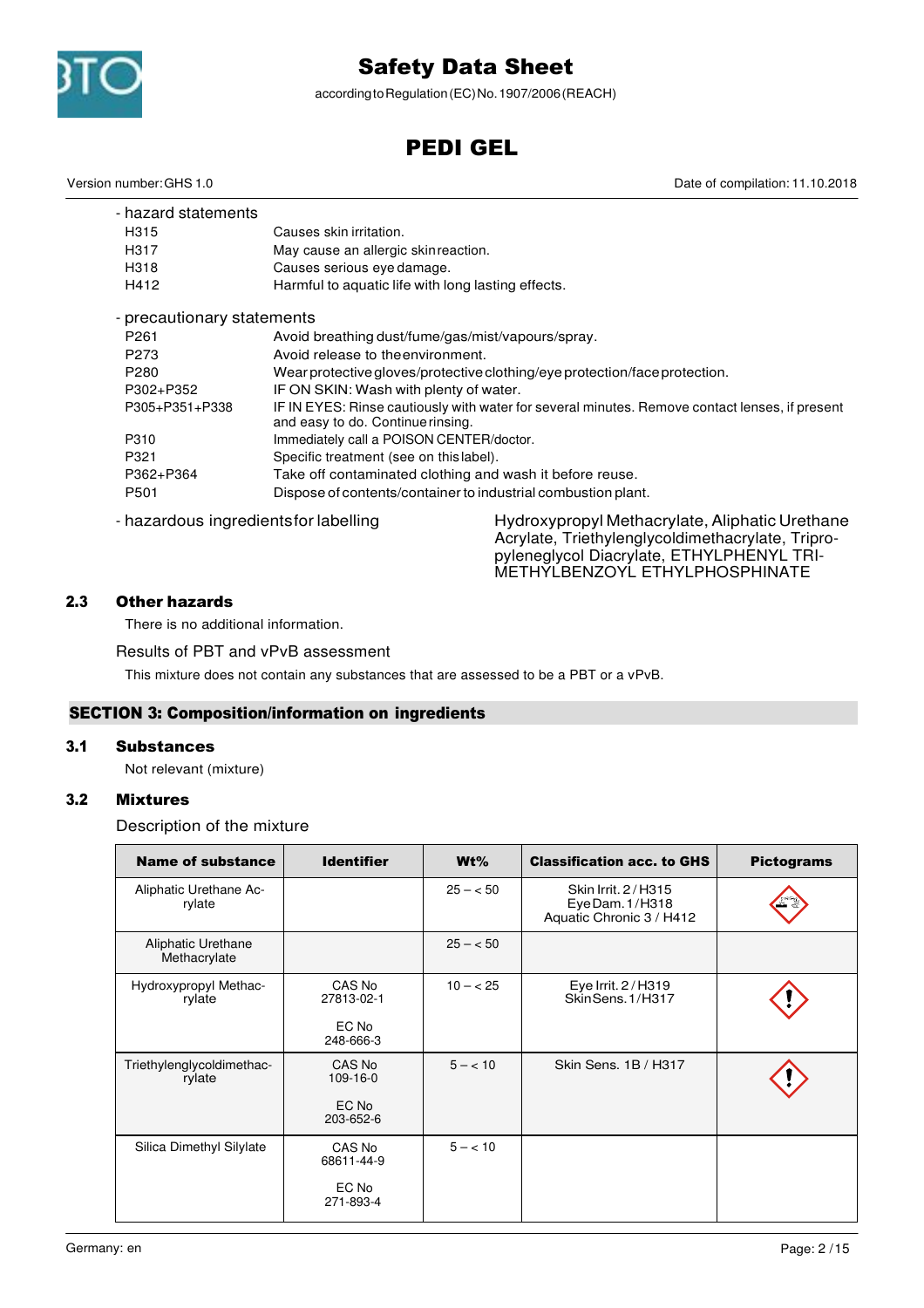

according to Regulation (EC) No. 1907/2006 (REACH)

# PEDI GEL

Version number: GHS 1.0 Date of compilation: 11.10.2018

| <b>Name of substance</b>                                       | <b>Identifier</b>                          | $Wt\%$     | <b>Classification acc. to GHS</b>                                                                                                       | <b>Pictograms</b> |
|----------------------------------------------------------------|--------------------------------------------|------------|-----------------------------------------------------------------------------------------------------------------------------------------|-------------------|
| Tripropyleneglycol Diac-<br>rylate                             | CAS No<br>42978-66-5<br>EC No<br>256-032-2 | $1 - 5$    | Skin Irrit. 2 / H315<br>Eye Irrit. 2 / H319<br>Skin Sens. 1 / H317<br>STOTSE3/H335<br>Aquatic Chronic 2 / H411                          |                   |
| ETHYLPHENYL TRI-<br>METHYLBENZOYL ETHYL-<br><b>PHOSPHINATE</b> | CAS No<br>84434-11-7<br>EC No<br>282-810-6 | $0, 1 - 1$ | Skin Sens. 1B / H317<br>Aquatic Chronic 2/H411                                                                                          |                   |
| <b>BHT</b>                                                     | CAS No<br>128-37-0<br>EC No<br>204-881-4   | $0, 1 - 1$ | Aquatic Acute 1/H400<br>Aquatic Chronic 1/H410                                                                                          |                   |
| 2-HYDROXYETHYL AC-<br><b>RYLATE</b>                            | CAS No<br>818-61-1<br>EC No<br>212-454-9   | < 0.1      | Acute Tox, 4/H302<br>Acute Tox. 3/H311<br>Skin Corr. 1B/H314<br>Skin Sens. 1/H317<br>Aquatic Acute 1 / H400<br>Aquatic Chronic 3 / H412 |                   |
| 2-HEMA                                                         | CAS No<br>868-77-9<br>EC No<br>212-782-2   | < 0.1      | Eye Irrit. 2/H319<br>SkinSens. 1/H317                                                                                                   |                   |
| P-Hydroxyanisole                                               | CAS No<br>150-76-5<br>EC No<br>205-769-8   | < 0.1      | Acute Tox. 4/H302<br>Eye Irrit. 2/H319<br>SkinSens. 1/H317                                                                              |                   |

For full text of abbreviations: see SECTION 16.

# SECTION 4: First aid measures

# 4.1 Description of first aid measures

#### General notes

Do not leave affected person unattended. Remove victim out of the danger area. Keep affected person warm, still and covered. Take off immediately all contaminated clothing. In all cases of doubt, or when symptoms persist, seek medical advice. In case of unconsciousness place person in the recovery position. Never give anything by mouth.

#### Following inhalation

If breathing is irregular or stopped, immediately seek medical assistance and start first aid actions. In case of respiratory tract irritation, consult a physician. Provide fresh air. May cause allergy or asthma symptoms or breathing difficulties if inhaled. Apply cortisone spray at early stage.

#### Following skin contact

Wash with plenty of soap and water. Take off immediately all contaminated clothing. If skin irritation or rash occurs: Get medical advice/attention.

#### Following eye contact

Remove contact lenses, if present and easy to do. Continue rinsing. Irrigate copiously with clean, fresh water for at least 10 minutes, holding the eyelids apart. Immediately call a POISON CENTER or doctor/physician.

#### Following ingestion

Rinse mouth with water (only if the person is conscious). Do NOT induce vomiting.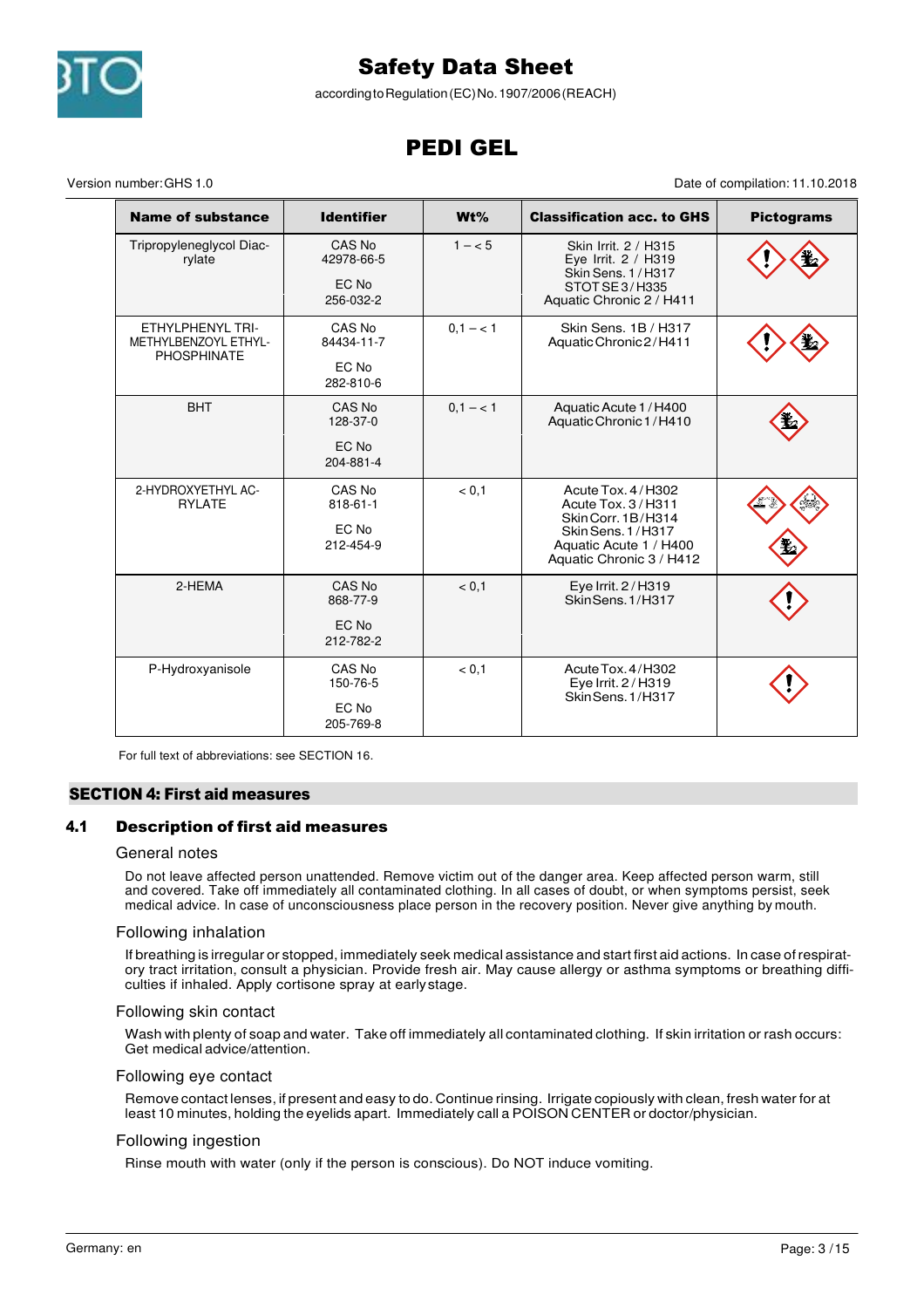

according to Regulation (EC) No. 1907/2006 (REACH)

# PEDI GEL

Version number: GHS 1.0 Date of compilation: 11.10.2018

# 4.2 Most important symptoms and effects, both acute and delayed

Symptoms and effects are not known to date.

## 4.3 Indication of any immediate medical attention and special treatment needed none

## SECTION 5: Firefighting measures

# 5.1 Extinguishing media

Suitable extinguishing media

Water spray, BC-powder, Carbon dioxide (CO2)

#### Unsuitable extinguishing media

Water jet

## 5.2 Special hazards arising from the substance or mixture

Hazardous combustion products

Nitrogen oxides (NOx), Carbon monoxide (CO), Carbon dioxide (CO2)

## 5.3 Advice for firefighters

In case of fire and/or explosion do not breathe fumes. Co-ordinate firefighting measures to the fire surroundings. Do not allow firefighting water to enter drains or water courses. Collect contaminated firefighting water separately. Fight fire with normal precautions from a reasonable distance.

#### SECTION 6: Accidental release measures

## 6.1 Personal precautions, protective equipment and emergency procedures

For non-emergency personnel

Remove persons to safety. Avoid contact with skin and eyes.

For emergency responders

Wear breathing apparatus if exposed to vapours/dust/spray/gases.

## 6.2 Environmental precautions

Keep away from drains, surface and ground water. Retain contaminated washing water and dispose of it.

## 6.3 Methods and material for containment and cleaning up

Advices on how to contain a spill

Covering of drains

#### Advices on how to clean up a spill

Wipe up with absorbent material (e.g. cloth, fleece). Collect spillage: sawdust, kieselgur (diatomite), sand, universal binder

#### Appropriate containment techniques

Use of adsorbent materials.

#### Other information relating to spills and releases

Place in appropriate containers for disposal. Ventilate affected area.

#### 6.4 Reference to other sections

Hazardous combustion products: see section 5. Personal protective equipment: see section 8. Incompatible materials: see section 10. Disposal considerations: see section 13.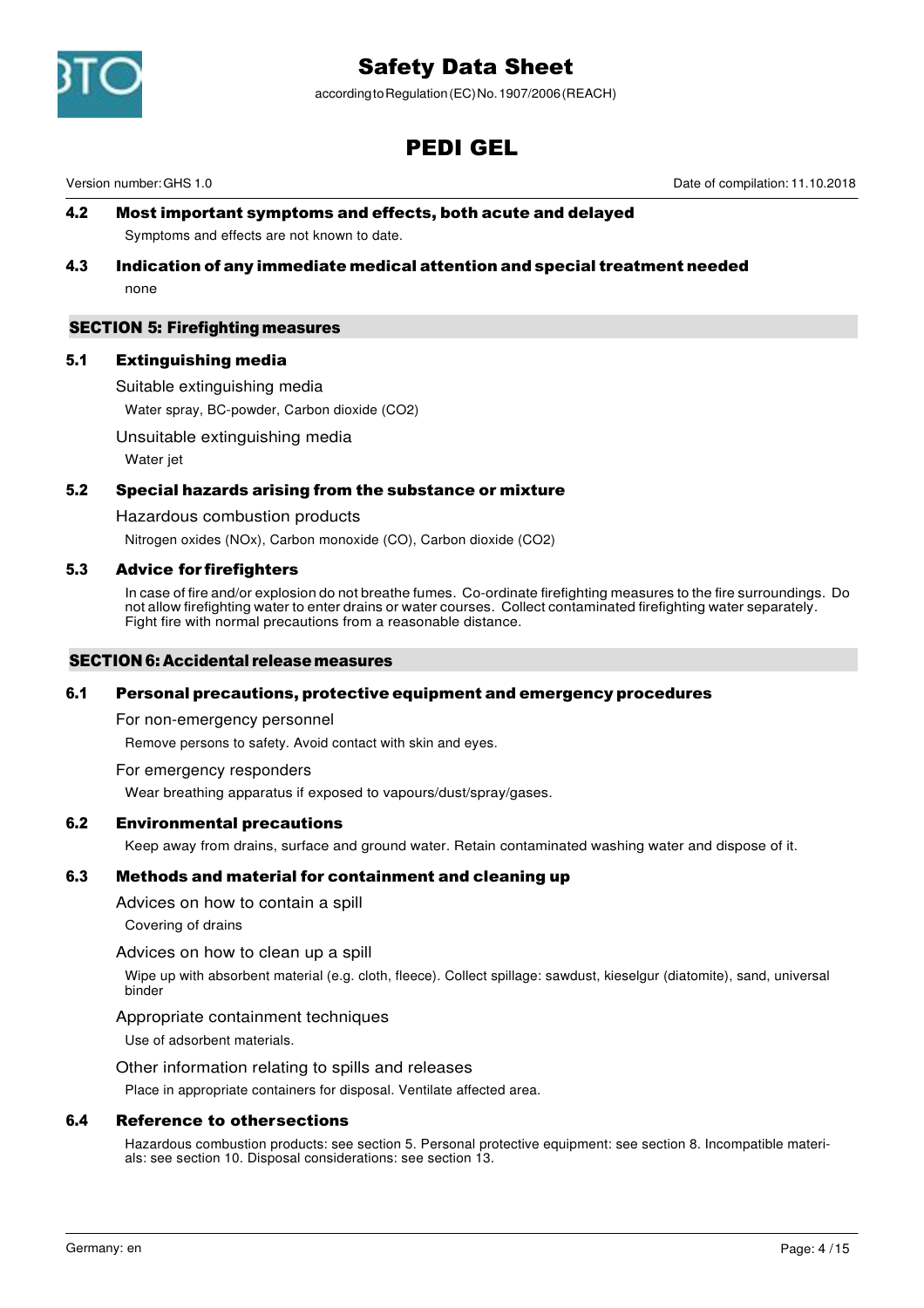

according to Regulation (EC) No. 1907/2006 (REACH)

# PEDI GEL

Version number: GHS 1.0 Date of compilation: 11.10.2018

# SECTION 7: Handling and storage

# 7.1 Precautions for safe handling

#### Recommendations

- measures to prevent fire as well as aerosol and dust generation

Use local and general ventilation. Use only in well-ventilated areas.

#### Advice on general occupational hygiene

Wash hands after use. Do not eat, drink and smoke in work areas. Remove contaminated clothing and protective equipment before entering eating areas. Never keep food or drink in the vicinity of chemicals. Never place chemicals in containers that are normally used for food or drink. Keep away from food, drink and animal feedingstuffs.

## 7.2 Conditions for safe storage, including any incompatibilities

Protect against: UV-radiation/sunlight, Heat, Cold, Humidity, Keep only in original container, Storage temperature: 5- 30 °C

#### 7.3 Specific end use(s)

See section 16 for a general overview.

## SECTION 8: Exposure controls/personal protection

#### 8.1 Control parameters

This information is not available.

| Relevant DNELs of components of the mixture |                |               |                             |                                            |                   |                                 |  |
|---------------------------------------------|----------------|---------------|-----------------------------|--------------------------------------------|-------------------|---------------------------------|--|
| Name of sub-<br>stance                      | <b>CAS No</b>  | End-<br>point | <b>Threshold</b><br>level   | Protection goal,<br>route of expos-<br>ure | <b>Used in</b>    | <b>Exposure time</b>            |  |
| Hydroxypropyl<br>Methacrylate               | 27813-02-1     | <b>DNEL</b>   | $4,2$ mg/kg                 | human, dermal                              | worker (industry) | chronic - system-<br>ic effects |  |
| Hydroxypropyl<br>Methacrylate               | 27813-02-1     | <b>DNEL</b>   | 14,7 mg/m <sup>3</sup>      | human, inhalatory                          | worker (industry) | chronic - system-<br>ic effects |  |
| Triethylengly-<br>coldimethacrylate         | $109-16-0$     | <b>DNEL</b>   | $13,9$ mg/kg                | human, dermal                              | worker (industry) | chronic - system-<br>ic effects |  |
| Triethylengly-<br>coldimethacrylate         | $109 - 16 - 0$ | <b>DNEL</b>   | 48,5 mg/m <sup>3</sup>      | human, inhalatory                          | worker (industry) | chronic - system-<br>ic effects |  |
| Silica Dimethyl<br>Silylate                 | 68611-44-9     | <b>DNEL</b>   | 4 mg/m $3$                  | human, inhalatory                          | worker (industry) | chronic - system-<br>ic effects |  |
| Tripropyleneglycol<br>Diacrylate            | 42978-66-5     | <b>DNEL</b>   | $2,77$ mg/kg                | human, dermal                              | worker (industry) | chronic - system-<br>ic effects |  |
| Tripropyleneglycol<br>Diacrylate            | 42978-66-5     | <b>DNEL</b>   | 24,48 mg/<br>m <sup>3</sup> | human, inhalatory                          | worker (industry) | chronic - system-<br>ic effects |  |
| <b>BHT</b>                                  | 128-37-0       | <b>DNEL</b>   | $0,5$ mg/kg                 | human, dermal                              | worker (industry) | chronic - system-<br>ic effects |  |
| <b>BHT</b>                                  | 128-37-0       | <b>DNEL</b>   | $3,5 \text{ mg/m}^3$        | human, inhalatory                          | worker (industry) | chronic - system-<br>ic effects |  |
| 2-HYDROXYETHYL<br><b>ACRYLATE</b>           | $818 - 61 - 1$ | <b>DNEL</b>   | $2.4 \text{ mg/m}^3$        | human, inhalatory                          | worker (industry) | chronic - local ef-<br>fects    |  |
| P-Hydroxyanisole                            | 150-76-5       | <b>DNEL</b>   | $3$ mg/m <sup>3</sup>       | human, inhalatory                          | worker (industry) | chronic - system-<br>ic effects |  |
| P-Hydroxyanisole                            | 150-76-5       | <b>DNEL</b>   | 10 mg/m $3$                 | human, inhalatory                          | worker (industry) | acute - systemic<br>effects     |  |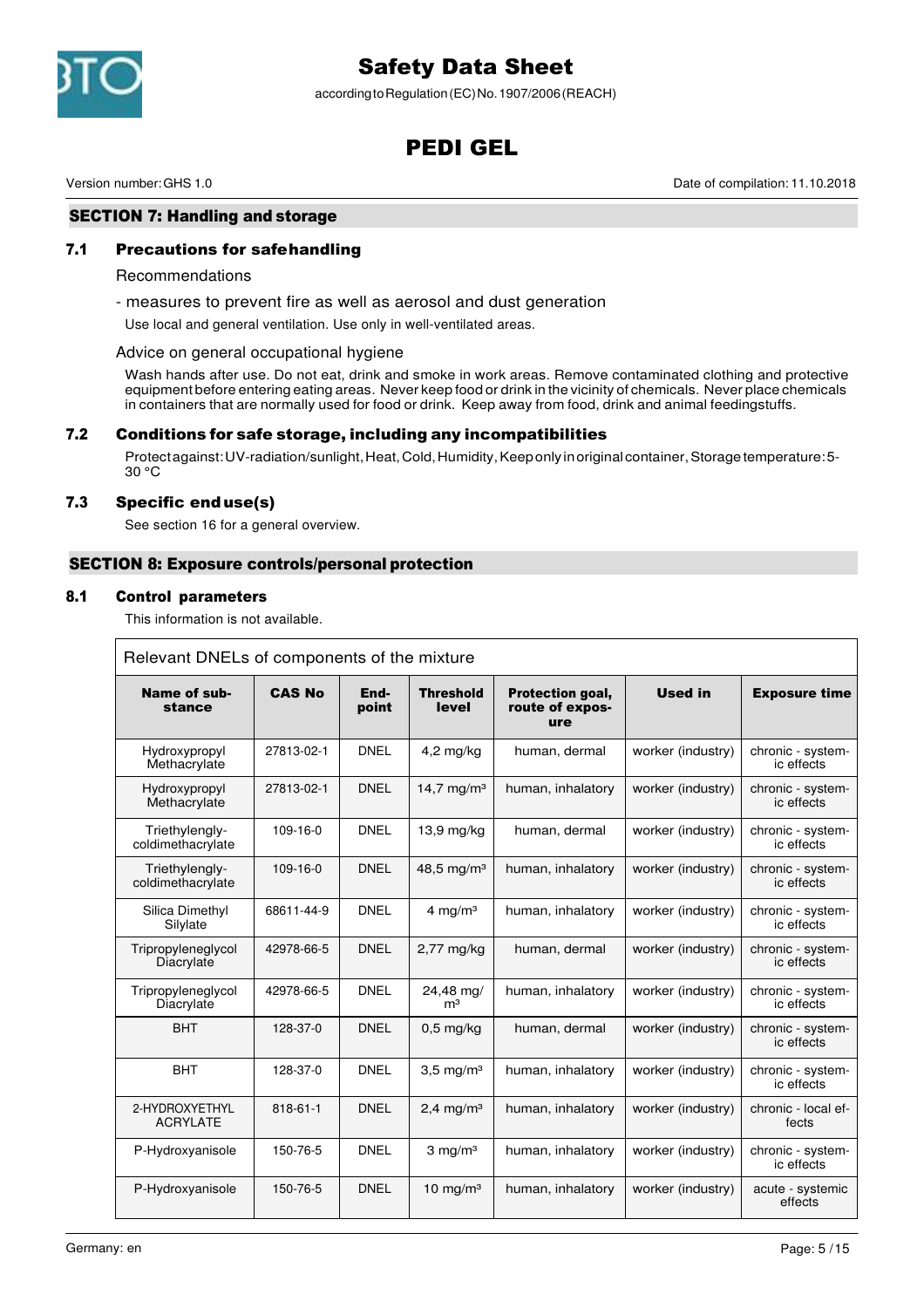

according to Regulation (EC) No. 1907/2006 (REACH)

# PEDI GEL

Version number: GHS 1.0 Date of compilation: 11.10.2018

| Name of sub-<br>stance                  | <b>CAS No</b>  | End-<br>point | Threshold<br>level                    | <b>Organism</b>            | <b>Environment-</b><br>al compart-<br>ment | <b>Exposure time</b>            |
|-----------------------------------------|----------------|---------------|---------------------------------------|----------------------------|--------------------------------------------|---------------------------------|
| Hydroxypropyl<br>Methacrylate           | 27813-02-1     | <b>PNEC</b>   | $0.904$ mg/                           | aquatic organisms          | freshwater                                 | short-term<br>(single instance) |
| Hydroxypropyl<br>Methacrylate           | 27813-02-1     | <b>PNEC</b>   | $0.904$ mg/                           | aquatic organisms          | marine water                               | short-term<br>(single instance) |
| Hydroxypropyl<br>Methacrylate           | 27813-02-1     | <b>PNEC</b>   | $10 \frac{mg}{l}$                     | aquatic organisms          | sewage treat-<br>ment plant (STP)          | short-term<br>(single instance) |
| Hydroxypropyl<br>Methacrylate           | 27813-02-1     | <b>PNEC</b>   | 6,28 $mg/kg$                          | aquatic organisms          | freshwater sedi-<br>ment                   | short-term<br>(single instance) |
| Hydroxypropyl<br>Methacrylate           | 27813-02-1     | <b>PNEC</b>   | 6,28 $mg/kq$                          | aquatic organisms          | marine sediment                            | short-term<br>(single instance) |
| Hydroxypropyl<br>Methacrylate           | 27813-02-1     | <b>PNEC</b>   | $0,727 \frac{mg}{kg}$                 | terrestrial organ-<br>isms | soil                                       | short-term<br>(single instance) |
| Hydroxypropyl<br>Methacrylate           | 27813-02-1     | <b>PNEC</b>   | $0.972 \frac{mg}{l}$                  | aquatic organisms          | water                                      | intermittent re-<br>lease       |
| Triethylengly-<br>coldimethacrylate     | 109-16-0       | <b>PNEC</b>   | $0,164 \text{ mg}/1$                  | aquatic organisms          | freshwater                                 | short-term<br>(single instance) |
| Triethylengly-<br>coldimethacrylate     | $109 - 16 - 0$ | <b>PNEC</b>   | $0,0164$ mg/                          | aquatic organisms          | marine water                               | short-term<br>(single instance) |
| Triethylengly-<br>coldimethacrylate     | 109-16-0       | <b>PNEC</b>   | $10^{mg}$ /                           | aquatic organisms          | sewage treat-<br>ment plant (STP)          | short-term<br>(single instance) |
| Triethylengly-<br>coldimethacrylate     | 109-16-0       | <b>PNEC</b>   | 1,85 $mg/kq$                          | aquatic organisms          | freshwater sedi-<br>ment                   | short-term<br>(single instance) |
| Triethylengly-<br>coldimethacrylate     | 109-16-0       | <b>PNEC</b>   | 0,185 $mg/kg$                         | aquatic organisms          | marine sediment                            | short-term<br>(single instance) |
| Triethylengly-<br>coldimethacrylate     | 109-16-0       | <b>PNEC</b>   | $0,274$ mg/ <sub>kg</sub>             | terrestrial organ-<br>isms | soil                                       | short-term<br>(single instance) |
| Triethylengly-<br>coldimethacrylate     | 109-16-0       | <b>PNEC</b>   | $0.164 \text{ mg}/1$                  | aquatic organisms          | water                                      | intermittent re-<br>lease       |
| Tripropyleneglycol<br>Diacrylate        | 42978-66-5     | <b>PNEC</b>   | $0.0073$ mg/                          | aquatic organisms          | freshwater                                 | short-term<br>(single instance) |
| Tripropyleneglycol<br>Diacrylate        | 42978-66-5     | PNEC          | $0,0007 \frac{mg}{l}$                 | aquatic organisms          | marine water                               | short-term<br>(single instance) |
| Tripropyleneglycol<br>Diacrylate        | 42978-66-5     | <b>PNEC</b>   | 100 $mg/$                             | aquatic organisms          | sewage treat-<br>ment plant (STP)          | short-term<br>(single instance) |
| Tripropyleneglycol<br>Diacrylate        | 42978-66-5     | <b>PNEC</b>   | $0,019 \frac{mg}{kg}$                 | aquatic organisms          | freshwater sedi-<br>ment                   | short-term<br>(single instance) |
| Tripropyleneglycol<br><b>Diacrylate</b> | 42978-66-5     | <b>PNEC</b>   | $0,00243$ mg/<br>kg                   | terrestrial organ-<br>isms | soil                                       | short-term<br>(single instance) |
| Tripropyleneglycol<br>Diacrylate        | 42978-66-5     | <b>PNEC</b>   | $0,73$ mg/                            | aquatic organisms          | water                                      | intermittent re-<br>lease       |
| <b>BHT</b>                              | 128-37-0       | <b>PNEC</b>   | $0,199 \frac{\mu g}{\mu}$             | aquatic organisms          | freshwater                                 | short-term<br>(single instance) |
| <b>BHT</b>                              | 128-37-0       | <b>PNEC</b>   | $0,0199$ <sup>µg</sup> / <sub>l</sub> | aquatic organisms          | marine water                               | short-term<br>(single instance) |
| <b>BHT</b>                              | 128-37-0       | <b>PNEC</b>   | $0,17 \frac{mg}{l}$                   | aquatic organisms          | sewage treat-<br>ment plant (STP)          | short-term<br>(single instance) |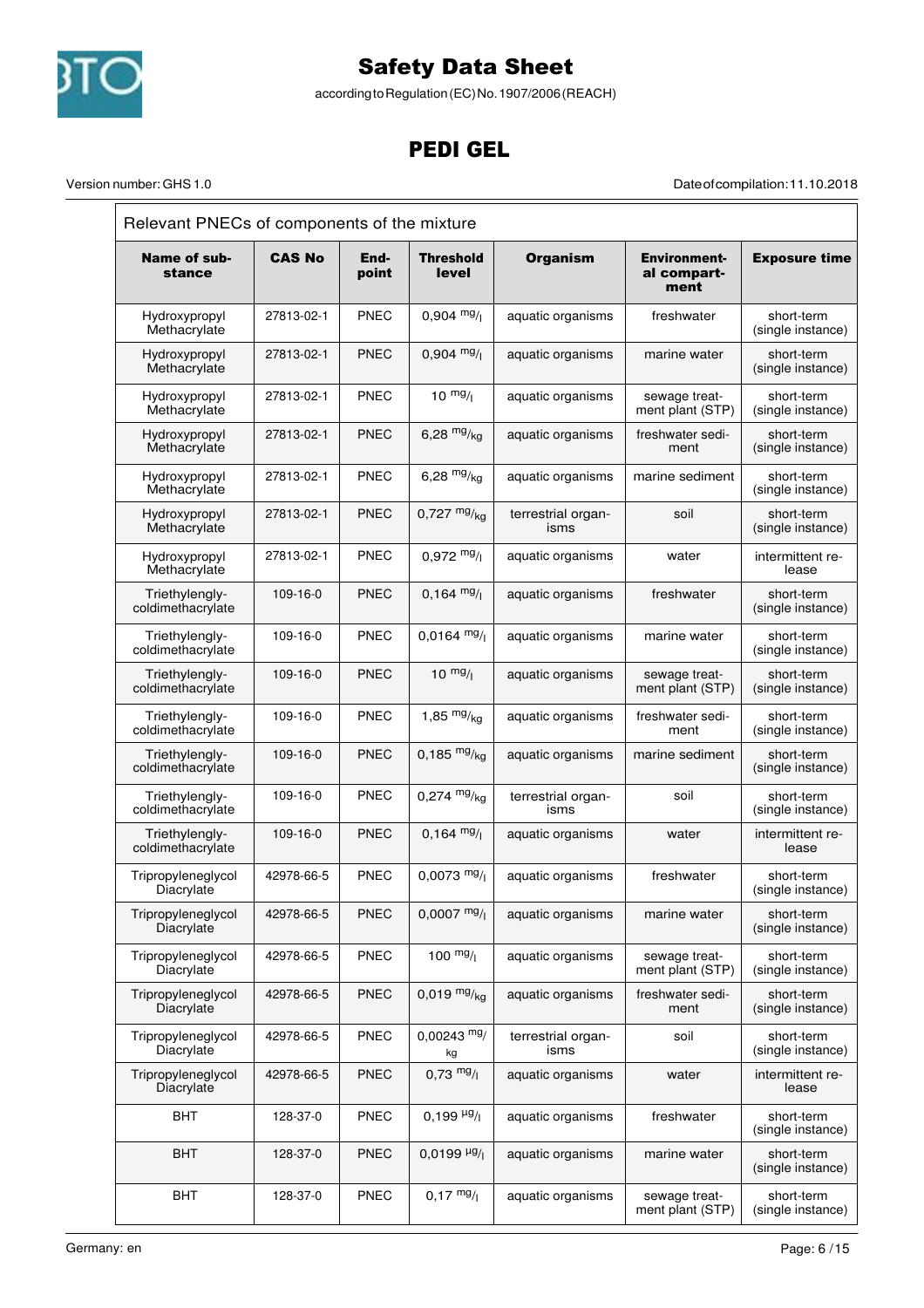

according to Regulation (EC) No. 1907/2006 (REACH)

# PEDI GEL

Version number: GHS 1.0 Date of compilation: 11.10.2018

| Relevant PNECs of components of the mixture |               |               |                                 |                            |                                     |                                 |  |
|---------------------------------------------|---------------|---------------|---------------------------------|----------------------------|-------------------------------------|---------------------------------|--|
| Name of sub-<br>stance                      | <b>CAS No</b> | End-<br>point | <b>Threshold</b><br>level       | <b>Organism</b>            | Environment-<br>al compart-<br>ment | <b>Exposure time</b>            |  |
| <b>BHT</b>                                  | 128-37-0      | <b>PNEC</b>   | 99,6 $\frac{\mu g}{\kappa q}$   | aquatic organisms          | freshwater sedi-<br>ment            | short-term<br>(single instance) |  |
| <b>BHT</b>                                  | 128-37-0      | <b>PNEC</b>   | 9,96 $\frac{\mu g}{kq}$         | aquatic organisms          | marine sediment                     | short-term<br>(single instance) |  |
| BHT                                         | 128-37-0      | <b>PNEC</b>   | 8,33 $mg/kg$                    | aquatic organisms          | water                               | short-term<br>(single instance) |  |
| BHT                                         | 128-37-0      | <b>PNEC</b>   | 47,69 $\frac{\mu g}{\text{kg}}$ | terrestrial organ-<br>isms | soil                                | short-term<br>(single instance) |  |
| <b>BHT</b>                                  | 128-37-0      | <b>PNEC</b>   | 1,99 $\mu$ g/                   | aquatic organisms          | water                               | intermittent re-<br>lease       |  |
| 2-HYDROXYETHYL<br><b>ACRYLATE</b>           | 818-61-1      | <b>PNEC</b>   | $0,0096$ mg/                    | aquatic organisms          | freshwater                          | short-term<br>(single instance) |  |
| 2-HYDROXYETHYL<br><b>ACRYLATE</b>           | 818-61-1      | <b>PNEC</b>   | $0,00096$ mg/                   | aquatic organisms          | marine water                        | short-term<br>(single instance) |  |
| 2-HYDROXYETHYL<br><b>ACRYLATE</b>           | 818-61-1      | <b>PNEC</b>   | 10 $mg/1$                       | aquatic organisms          | sewage treat-<br>ment plant (STP)   | short-term<br>(single instance) |  |
| 2-HYDROXYETHYL<br><b>ACRYLATE</b>           | 818-61-1      | <b>PNEC</b>   | $0,0355$ mg/<br>kg              | aquatic organisms          | freshwater sedi-<br>ment            | short-term<br>(single instance) |  |
| 2-HYDROXYETHYL<br><b>ACRYLATE</b>           | 818-61-1      | <b>PNEC</b>   | $0,00355$ mg/<br>kg             | aquatic organisms          | marine sediment                     | short-term<br>(single instance) |  |
| 2-HYDROXYETHYL<br><b>ACRYLATE</b>           | 818-61-1      | <b>PNEC</b>   | $0,00147 \text{ mg}$<br>kg      | terrestrial organ-<br>isms | soil                                | short-term<br>(single instance) |  |
| 2-HYDROXYETHYL<br><b>ACRYLATE</b>           | 818-61-1      | <b>PNEC</b>   | $0,0361$ mg/                    | aquatic organisms          | water                               | intermittent re-<br>lease       |  |
| P-Hydroxyanisole                            | 150-76-5      | <b>PNEC</b>   | $0.014 \text{ mg}/1$            | aquatic organisms          | freshwater                          | short-term<br>(single instance) |  |
| P-Hydroxyanisole                            | 150-76-5      | <b>PNEC</b>   | $0,001 \frac{mg}{l}$            | aquatic organisms          | marine water                        | short-term<br>(single instance) |  |
| P-Hydroxyanisole                            | 150-76-5      | <b>PNEC</b>   | $10^{mg}/l$                     | aquatic organisms          | sewage treat-<br>ment plant (STP)   | short-term<br>(single instance) |  |
| P-Hydroxyanisole                            | 150-76-5      | <b>PNEC</b>   | $0,125 \frac{mg}{kg}$           | aquatic organisms          | freshwater sedi-<br>ment            | short-term<br>(single instance) |  |
| P-Hydroxyanisole                            | 150-76-5      | PNEC          | $0,013 \frac{mg}{kg}$           | aquatic organisms          | marine sediment                     | short-term<br>(single instance) |  |
| P-Hydroxyanisole                            | 150-76-5      | <b>PNEC</b>   | $0,017 \frac{mg}{kg}$           | terrestrial organ-<br>isms | soil                                | short-term<br>(single instance) |  |

# 8.2 Exposure controls



Appropriate engineering controls General ventilation.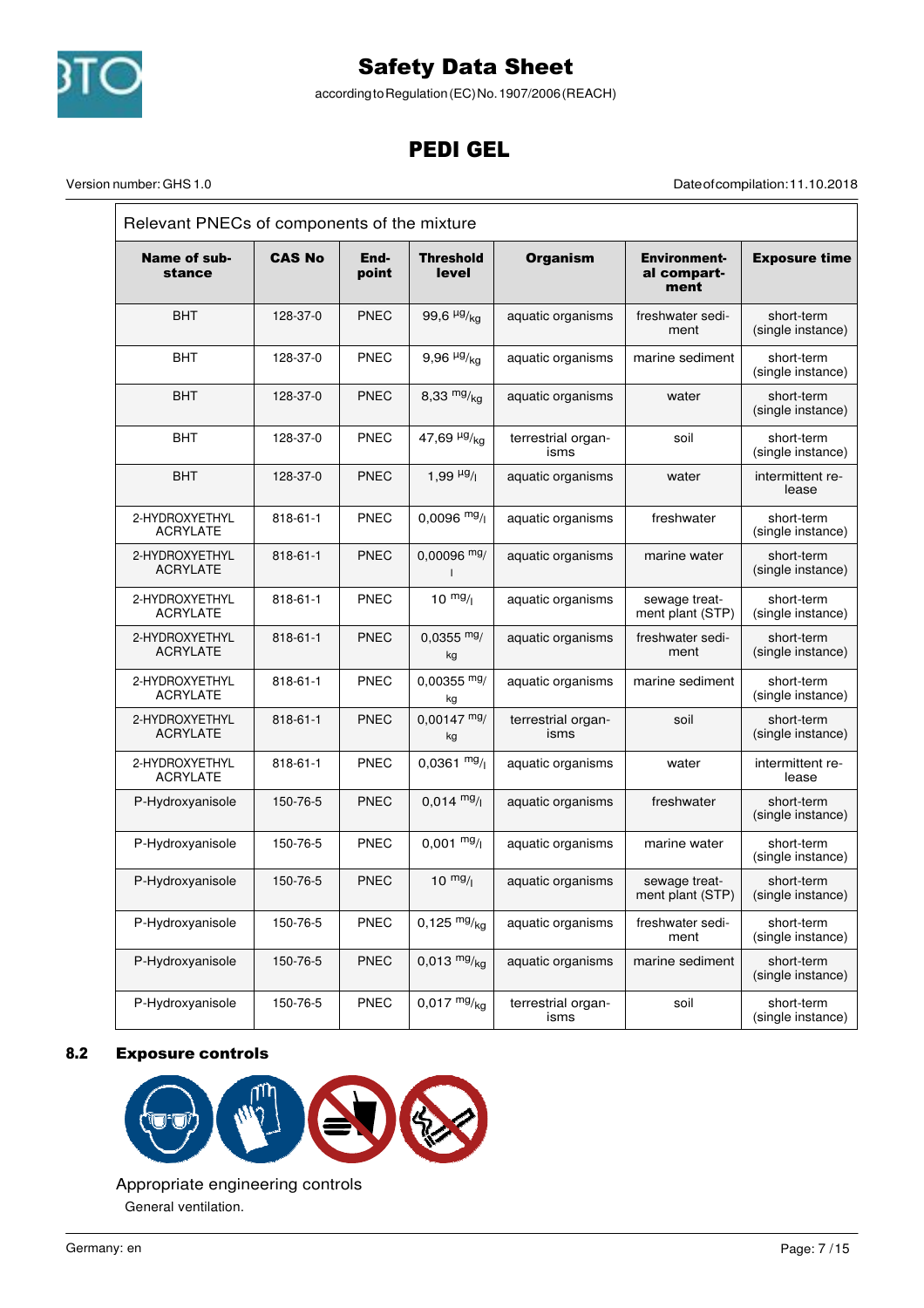

according to Regulation (EC) No. 1907/2006 (REACH)

# PEDI GEL

Version number: GHS 1.0 Date of compilation: 11.10.2018

Individual protection measures (personal protective equipment)

#### Eye/face protection

Wear eye/face protection.

#### Skin protection

#### - hand protection

Wear suitable gloves. Chemical protection gloves are suitable, which are tested according to EN 374. Check leaktightness/impermeability prior to use. In the case of wanting to use the gloves again, clean them before taking off and air them well. For special purposes, it is recommended to check the resistance to chemicals of the protective gloves mentioned above together with the supplier of these gloves.

#### - other protection measures

Take recovery periods for skin regeneration. Preventive skin protection (barrier creams/ointments) is recommended. Wash hands thoroughly after handling.

#### Respiratory protection

In case of inadequate ventilation wear respiratory protection.

#### Environmental exposure controls

Use appropriate container to avoid environmental contamination. Keep away from drains, surface and ground water.

## SECTION 9: Physical and chemical properties

## 9.1 Information on basic physical and chemical properties

#### Appearance

| Physical state | liquid         |
|----------------|----------------|
| Colour         | various        |
| Odour          | characteristic |

## Other safety parameters

| pH (value)                              | not determined                                |
|-----------------------------------------|-----------------------------------------------|
| Melting point/freezing point            | not determined                                |
| Initial boiling point and boiling range | not determined                                |
| Flash point                             | not determined                                |
| Evaporation rate                        | not determined                                |
| Flammability (solid, gas)               | not relevant, (fluid)                         |
| <b>Explosive limits</b>                 | not determined                                |
| Vapour pressure                         | not determined                                |
| Density                                 | not determined                                |
| Vapour density                          | this information is not available             |
| Relative density                        | information on this property is not available |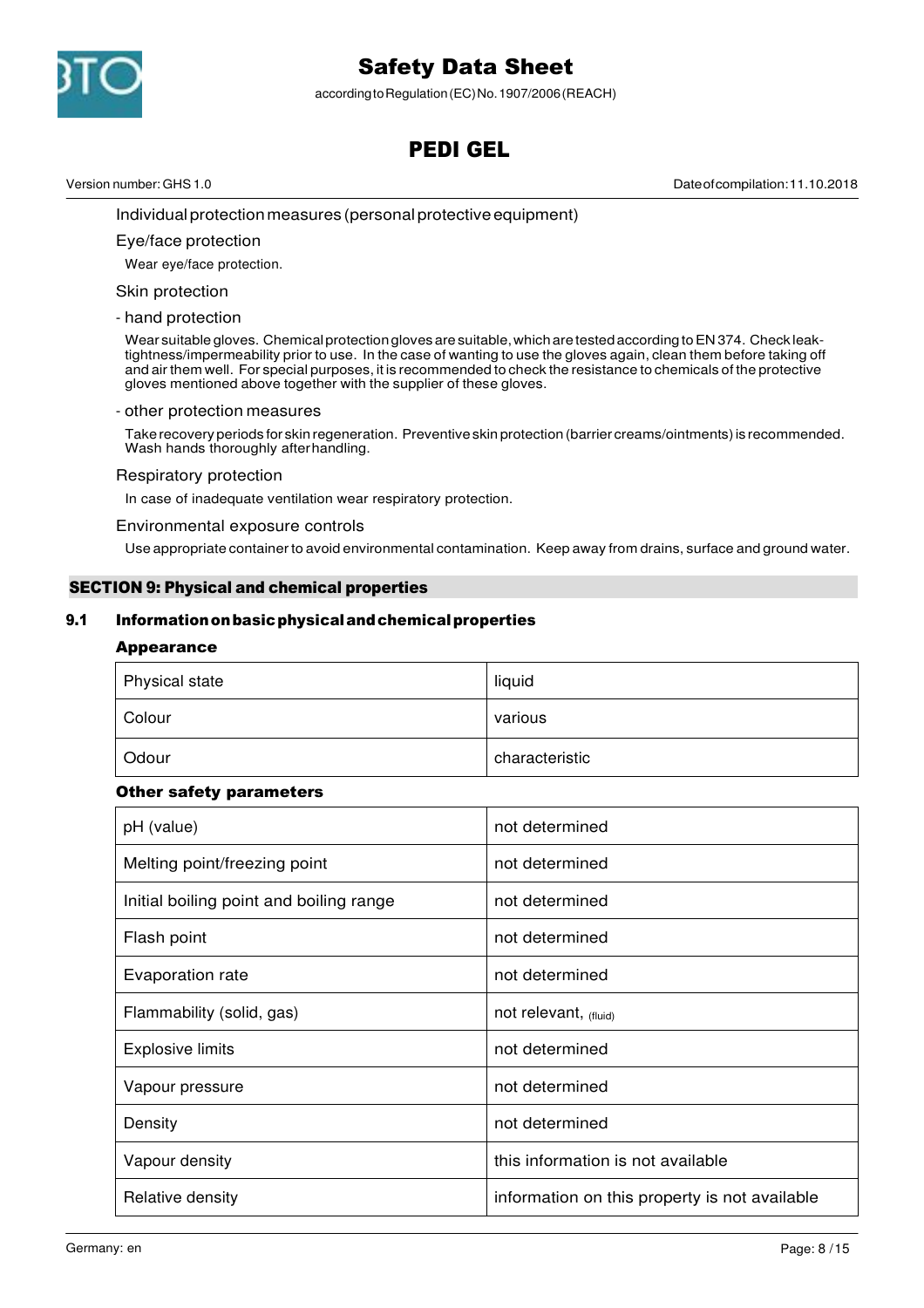

according to Regulation (EC) No. 1907/2006 (REACH)

# PEDI GEL

Version number: GHS 1.0 Date of compilation: 11.10.2018

| Solubility(ies)             | not determined                    |
|-----------------------------|-----------------------------------|
| Partition coefficient       |                                   |
| - n-octanol/water (log KOW) | this information is not available |
| Auto-ignition temperature   | not determined                    |
| Viscosity                   | not determined                    |
| Explosive properties        | none                              |
| Oxidising properties        | none                              |

# 9.2 Other information

Solvent content  $\begin{array}{ccc} \hline \end{array}$  0 %

# SECTION 10: Stability and reactivity

## 10.1 Reactivity

Concerning incompatibility: see below "Conditions to avoid" and "Incompatible materials".

## 10.2 Chemical stability

See below "Conditions to avoid".

# 10.3 Possibility of hazardous reactions

No known hazardous reactions.

## 10.4 Conditions to avoid

There are no specific conditions known which have to be avoided.

## 10.5 Incompatible materials

**Oxidisers** 

# 10.6 Hazardous decomposition products

Reasonably anticipated hazardous decomposition products produced as a result of use, storage, spill and heating are not known. Hazardous combustion products: see section 5.

# SECTION 11: Toxicological information

# 11.1 Information on toxicological effects

Test data are not available for the complete mixture.

Classification procedure

The method for classification of the mixture is based on ingredients of the mixture (additivity formula).

# Classification according to GHS (1272/2008/EC, CLP)

Acute toxicity

Shall not be classified as acutely toxic.

GHS of the United Nations, annex 4: May be harmful if inhaled.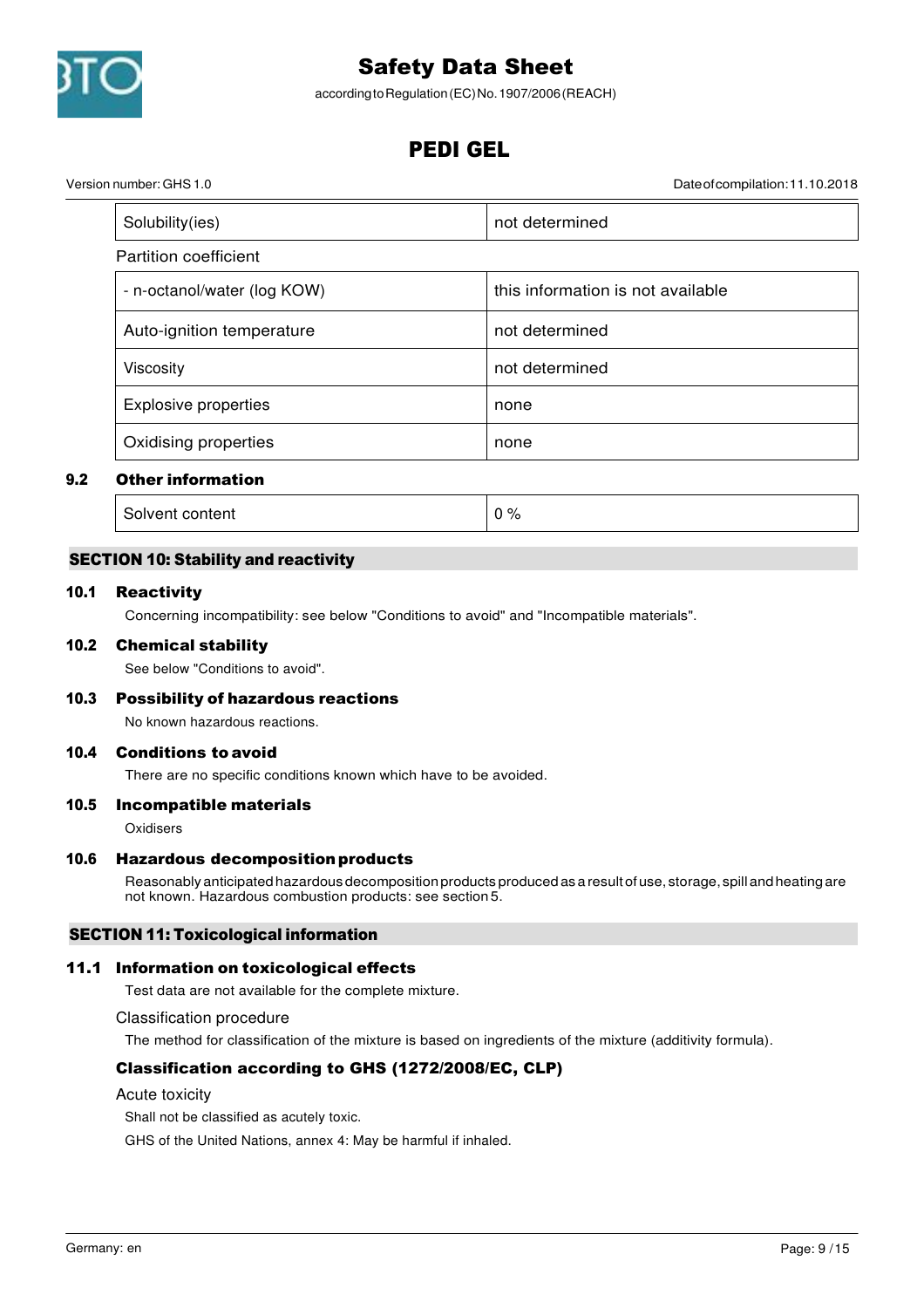

according to Regulation (EC) No. 1907/2006 (REACH)

# PEDI GEL

Version number: GHS 1.0 Date of compilation: 11.10.2018

| Acute toxicity estimate (ATE) of components of the mixture |                |                       |               |  |  |  |  |
|------------------------------------------------------------|----------------|-----------------------|---------------|--|--|--|--|
| <b>Name of substance</b>                                   | <b>CAS No</b>  | <b>Exposure route</b> | <b>ATE</b>    |  |  |  |  |
| Tripropyleneglycol Diacrylate                              | 42978-66-5     | oral                  | 2.000 $mg/kq$ |  |  |  |  |
| Tripropyleneglycol Diacrylate                              | 42978-66-5     | dermal                | 2.000 $mg/kq$ |  |  |  |  |
| 2-HYDROXYETHYL ACRYLATE                                    | $818 - 61 - 1$ | oral                  | 960,5 $mg/kg$ |  |  |  |  |
| 2-HYDROXYETHYL ACRYLATE                                    | $818 - 61 - 1$ | dermal                | 1.000 $mg/ka$ |  |  |  |  |
| P-Hydroxyanisole                                           | 150-76-5       | oral                  | 500 $mg/kg$   |  |  |  |  |

## Skin corrosion/irritation

Causes skin irritation.

#### Serious eye damage/eye irritation

Causes serious eye damage.

#### Respiratory or skin sensitisation

May cause an allergic skin reaction.

#### Germ cell mutagenicity

Shall not be classified as germ cell mutagenic.

## **Carcinogenicity**

Shall not be classified as carcinogenic.

## Reproductive toxicity

Shall not be classified as a reproductive toxicant.

#### Specific target organ toxicity - single exposure

Shall not be classified as a specific target organ toxicant (single exposure).

## Specific target organ toxicity - repeated exposure

Shall not be classified as a specific target organ toxicant (repeated exposure).

## Aspiration hazard

Shall not be classified as presenting an aspiration hazard.

# SECTION 12: Ecological information

## 12.1 Toxicity

Acc. to 1272/2008/EC: Harmful to aquatic life with long lasting effects. Verordnung über Anlagen zum Umgang mit wassergefährdenden Stoffen (Ordinance on facilities for handling substances hazardous to water) (AwSV): WGK 1, slightly hazardous to water (Germany)

| Aquatic toxicity (chronic) of components of the mixture |               |                  |                     |                       |                         |
|---------------------------------------------------------|---------------|------------------|---------------------|-----------------------|-------------------------|
| <b>Name of substance</b>                                | <b>CAS No</b> | <b>Endpoint</b>  | Value               | <b>Species</b>        | <b>Exposure</b><br>time |
| Triethylengly-<br>coldimethacrylate                     | $109-16-0$    | <b>LC50</b>      | $23,1 \frac{mg}{l}$ | fish                  | 24 h                    |
| Triethylengly-<br>coldimethacrylate                     | 109-16-0      | EC <sub>50</sub> | $51,9$ mg/          | aquatic invertebrates | 21 <sub>d</sub>         |
| Silica Dimethyl Silylate                                | 68611-44-9    | EL50             | $>1.000$ mg/        | aquatic invertebrates | 24 h                    |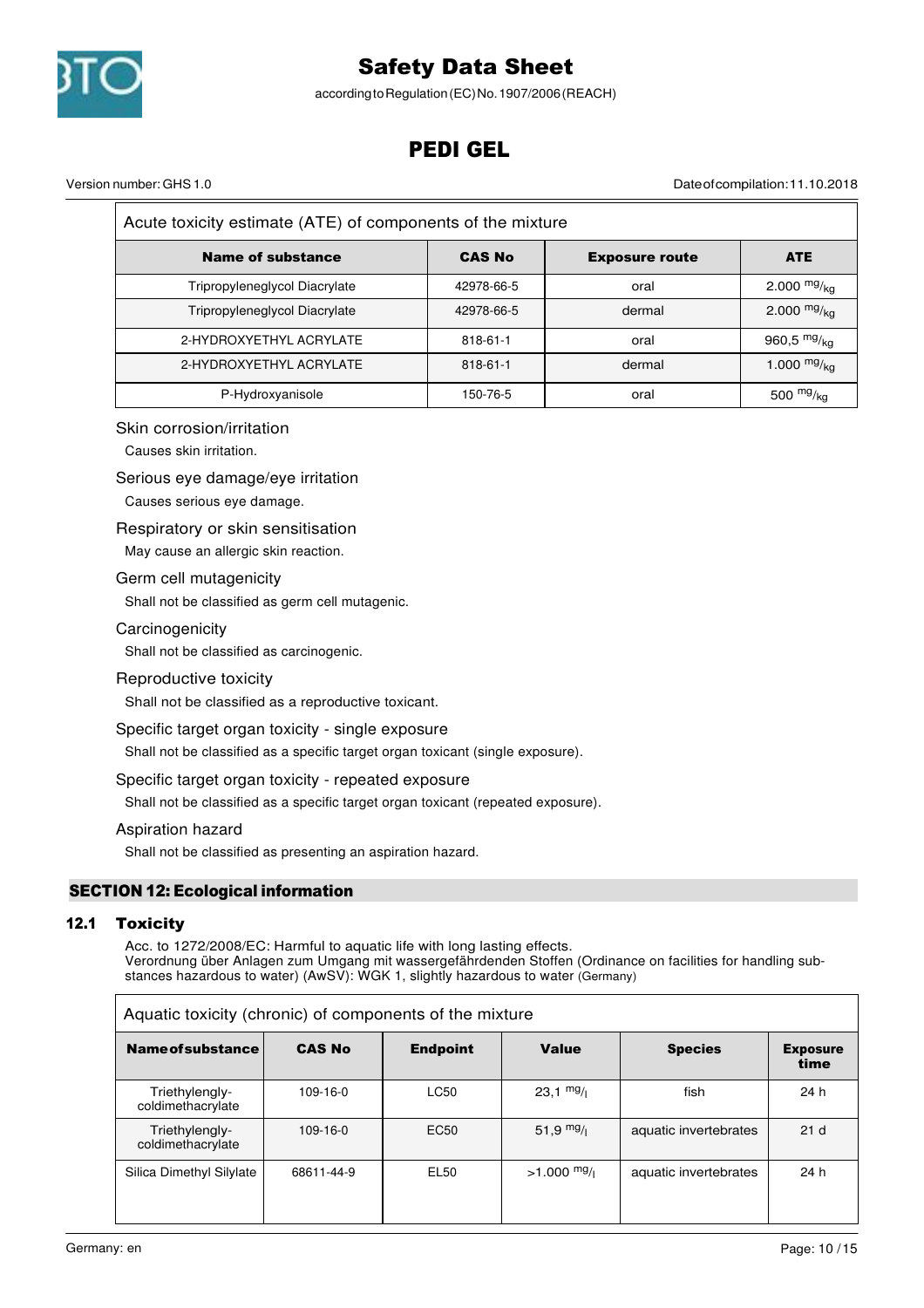

according to Regulation (EC) No. 1907/2006 (REACH)

# PEDI GEL

 $\overline{\phantom{a}}$ 

Version number: GHS 1.0 Date of compilation: 11.10.2018

 $\equiv$ 

| Aquatic toxicity (chronic) of components of the mixture |               |                  |                     |                       |                         |
|---------------------------------------------------------|---------------|------------------|---------------------|-----------------------|-------------------------|
| Name of substance                                       | <b>CAS No</b> | <b>Endpoint</b>  | <b>Value</b>        | <b>Species</b>        | <b>Exposure</b><br>time |
| Tripropyleneglycol<br>Diacrylate                        | 42978-66-5    | EC <sub>50</sub> | $>1.000$ mg/        | microorganisms        | 30 min                  |
| <b>BHT</b>                                              | 128-37-0      | EC <sub>50</sub> | 1,7 $mg/1$          | microorganisms        | 24 h                    |
| 2-HYDROXYETHYL AC-<br><b>RYLATE</b>                     | 818-61-1      | EC <sub>50</sub> | $0.74 \frac{mg}{l}$ | aquatic invertebrates | 21 <sub>d</sub>         |
| 2-HEMA                                                  | 868-77-9      | EC50             | $90.1 \frac{mg}{l}$ | aquatic invertebrates | 21 <sub>d</sub>         |
| 2-HEMA                                                  | 868-77-9      | LC50             | $>100$ mg/          | aquatic invertebrates | 21 <sub>d</sub>         |
| P-Hydroxyanisole                                        | 150-76-5      | LC50             | $>1.45$ mg/         | aquatic invertebrates | 21 <sub>d</sub>         |
| P-Hydroxyanisole                                        | 150-76-5      | EC <sub>50</sub> | 1.42 $mg/1$         | aquatic invertebrates | 21 <sub>d</sub>         |

# 12.2 Persistence and degradability

| Degradability of components of the mixture      |               |                              |                            |             |               |               |
|-------------------------------------------------|---------------|------------------------------|----------------------------|-------------|---------------|---------------|
| Name of sub-<br>stance                          | <b>CAS No</b> | <b>Process</b>               | <b>Degradation</b><br>rate | <b>Time</b> | <b>Method</b> | <b>Source</b> |
| Triethylengly-<br>coldimethac-<br>rylate        | 109-16-0      | carbon dioxide<br>generation | 85 %                       | 28 d        |               | <b>ECHA</b>   |
| Tripropyl-<br>eneglycol Diac-<br>rylate         | 42978-66-5    | carbon dioxide<br>generation | 48 %                       | 28d         |               | <b>ECHA</b>   |
| $2-HY-$<br><b>DROXYETHYL</b><br><b>ACRYLATE</b> | 818-61-1      | carbon dioxide<br>generation | 79 %                       | 28d         |               | <b>ECHA</b>   |

# 12.3 Bioaccumulative potential

Data are not available.

| Bioaccumulative potential of components of the mixture |                |            |                                     |                 |
|--------------------------------------------------------|----------------|------------|-------------------------------------|-----------------|
| Name of substance                                      | <b>CAS No</b>  | <b>BCF</b> | Log KOW                             | <b>BOD5/COD</b> |
| Hydroxypropyl Methacrylate                             | 27813-02-1     |            | 0,97 (pH value: 2, 20 $^{\circ}$ C) |                 |
| Triethylenglycoldimethacrylate                         | $109 - 16 - 0$ |            | 2,3                                 |                 |
| Tripropyleneglycol Diacrylate                          | 42978-66-5     |            | 2 (25 °C)                           |                 |
| <b>BHT</b>                                             | 128-37-0       | 598,4      | 5,03                                |                 |
| 2-HYDROXYETHYL ACRYLATE                                | 818-61-1       |            | $-0,17(25 °C)$                      |                 |
| 2-HEMA                                                 | 868-77-9       |            | 0,42(25 °C)                         |                 |

## 12.4 Mobility in soil

Data are not available.

# 12.5 Results of PBT and vPvB assessment

Data are not available.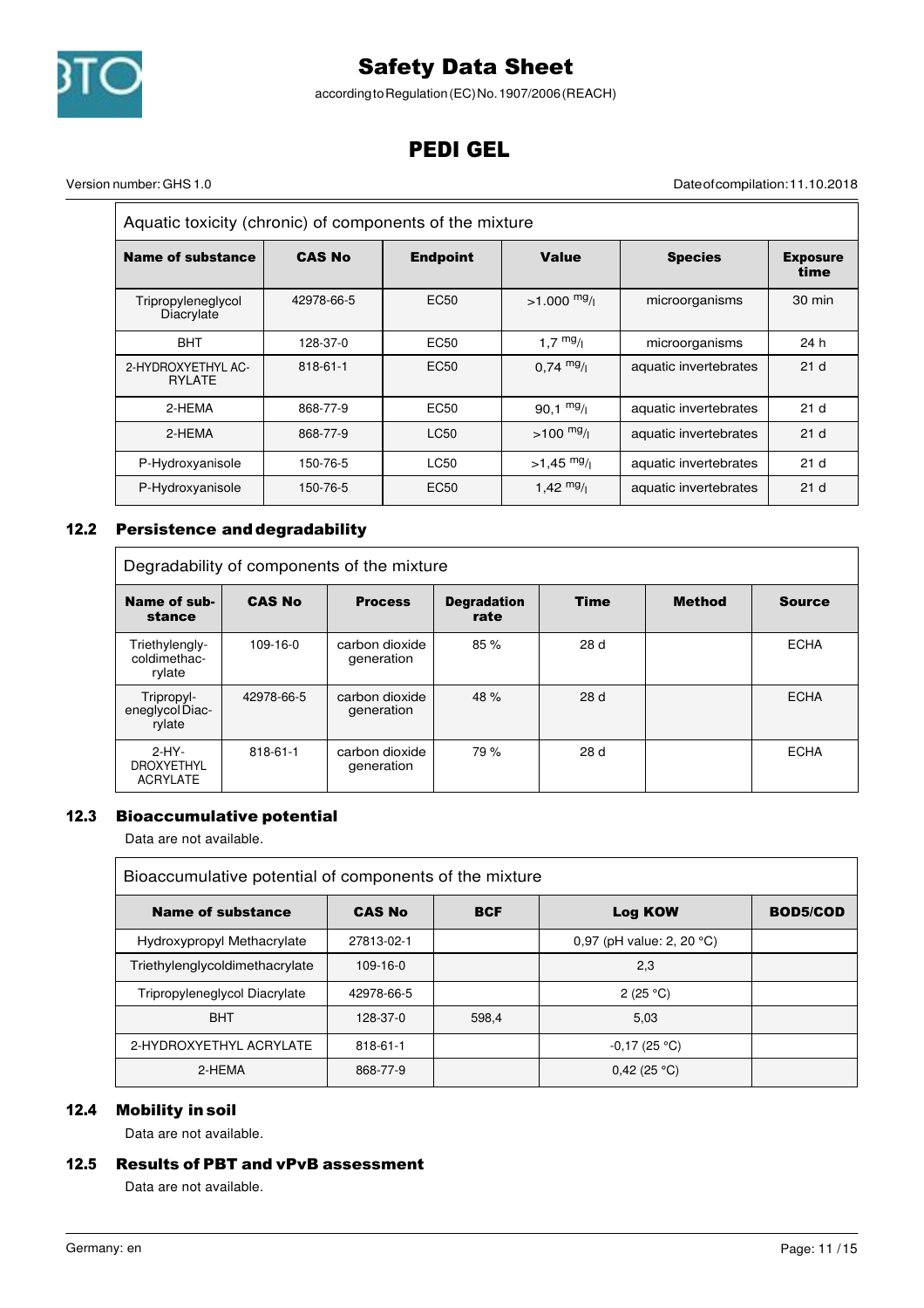

according to Regulation (EC) No. 1907/2006 (REACH)

# PEDI GEL

Version number: GHS 1.0 Date of compilation: 11.10.2018

# 12.6 Other adverse effects

Data are not available.

# SECTION 13: Disposal considerations

#### 13.1 Waste treatment methods

Sewage disposal-relevant information

Do not empty into drains. Avoid release to the environment. Refer to special instructions/safety data sheets.

#### Waste treatment of containers/packagings

Completely emptied packages can be recycled. Handle contaminated packages in the same way as the substance itself.

#### Remarks

Please consider the relevant national or regional provisions. Waste shall be separated into the categories that can be handled separately by the local or national waste management facilities.

## SECTION 14: Transport information

| 14.1 | <b>UNnumber</b>              | Not subject to transport regulations                                       |
|------|------------------------------|----------------------------------------------------------------------------|
| 14.2 | UN proper shipping name      | not relevant                                                               |
| 14.3 | Transport hazard class(es)   | none                                                                       |
| 14.4 | <b>Packing group</b>         | not relevant                                                               |
| 14.5 | <b>Environmental hazards</b> | non-environmentally hazardous acc. to the dan-<br>gerous goods regulations |

14.6 Special precautions for user

There is no additional information.

## 14.7 Transport in bulk according to Annex II of MARPOL and the IBC Code

The cargo is not intended to be carried in bulk.

## Information for each of the UN Model Regulations

# Transport of dangerous goods by road, rail and inland waterway (ADR/RID/ADN) Not subject to ADR, RID and ADN.

# International Maritime Dangerous Goods Code (IMDG)

Not subject to IMDG.

## International Civil Aviation Organization (ICAO-IATA/DGR)

Not subject to ICAO-IATA.

## SECTION 15: Regulatory information

# 15.1 Safety, health and environmental regulations/legislation specific for the substance or mixture Relevant provisions of the European Union (EU)

| Deco-Paint Directive (2004/42/EC) |        |  |  |
|-----------------------------------|--------|--|--|
| VOC content                       | 26.2 % |  |  |
| Solvent content                   | $0\%$  |  |  |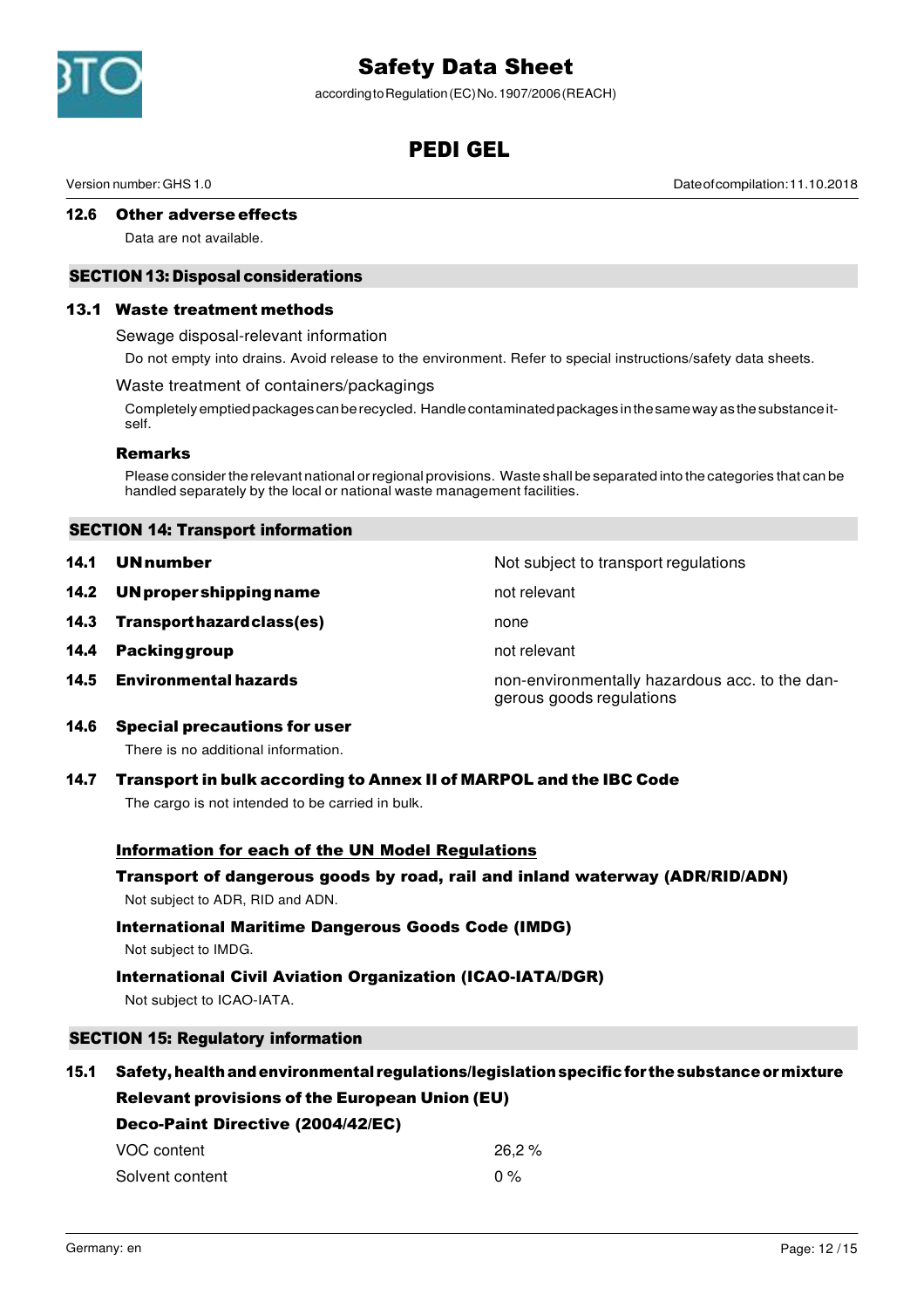

according to Regulation (EC) No. 1907/2006 (REACH)

# PEDI GEL

Version number: GHS 1.0 Date of compilation: 11.10.2018

## International Nomenclature of Cosmetic Ingredients

| <b>Name of substance</b>                      | <b>CAS No</b>  | <b>EC No</b> | $Wt\%$      |
|-----------------------------------------------|----------------|--------------|-------------|
| ALIPHATIC URETHANE ACRYLATE                   |                |              | $25 - 50$   |
| ALIPHATIC URETHANE METHACRYLATE               |                |              | $25 - 50$   |
| HYDROXYPROPYL METHACRYLATE                    | 27813-02-1     | 248-666-3    | $10 - 25$   |
| TRIETHYLENE GLYCOL DIMETHACRYLATE             | $109 - 16 - 0$ | 203-652-6    | $5 - < 10$  |
| SILICA DIMETHYL SILYLATE                      | 68611-44-9     | 271-893-4    | $5 - < 10$  |
| TRIPROPYLENE GLYCOL DIACRYLATE                | 42978-66-5     | 256-032-2    | $1 - 5$     |
| ETHYLPHENYL TRIMETHYLBENZOYL ETHYLPHOSPHINATE | 84434-11-7     | 282-810-6    | $0.1 - < 1$ |
| <b>BHT</b>                                    | 128-37-0       | 204-881-4    | $0.1 - < 1$ |
| 2-HYDROXYETHYL ACRYLATE                       | $818 - 61 - 1$ | 212-454-9    | < 0,1       |
| <b>HEMA</b>                                   | 868-77-9       | 212-782-2    | < 0.1       |
| P-HYDROXYANISOLE                              | 150-76-5       | 205-769-8    | < 0.1       |

#### Product characteristics

PAO 12 months. The product is auto-sterile and contains no water. Therefore it is uncritical related to microbiological hazards. The product contains no nano-materials.

## Remarks to labelling according to cosmetic regulation 1223/2009/EU

For professional users only. Please read instructions carefully. Avoid skin contact.

## Optional warnings for labelling

Keep out of reach of children. In case of contact with eyes, rinse immediately with plenty of water and seek medical advice. After contact with skin, wash immediately with plenty of water. If skin irritation occurs: Get medical advice/attention. Keep away from open flames and hot surfaces. No smoking.

# National regulations (Germany)

#### Verordnung über Anlagen zum Umgang mit wassergefährdenden Stoffen (Ordinance on facilities for handling substances hazardous to water) (AwSV)

Wassergefährdungsklasse, WGK (water hazard class) 1 slightly hazardous to water

## Storage of hazardous substances in non-stationary containers (TRGS 510) (Germany)

Storage class (LGK) 10 (combustible liquids)

## 15.2 Chemical Safety Assessment

Chemical safety assessments for substances in this mixture were not carried out.

## SECTION 16: Other information

#### Abbreviations and acronyms

| Abbr.      | <b>Descriptions of used abbreviations</b>                                                                                                                                                                                       |
|------------|---------------------------------------------------------------------------------------------------------------------------------------------------------------------------------------------------------------------------------|
| Acute Tox. | Acute toxicity                                                                                                                                                                                                                  |
| <b>ADN</b> | Accord européen relatif au transport international des marchandises dangereuses par voies de naviga-<br>tion intérieures (European Agreement concerning the International Carriage of Dangerous Goods by In-<br>land Waterways) |
| <b>ADR</b> | Accord européen relatif au transport international des marchandises dangereuses par route (European<br>Agreement concerning the International Carriage of Dangerous Goods by Road)                                              |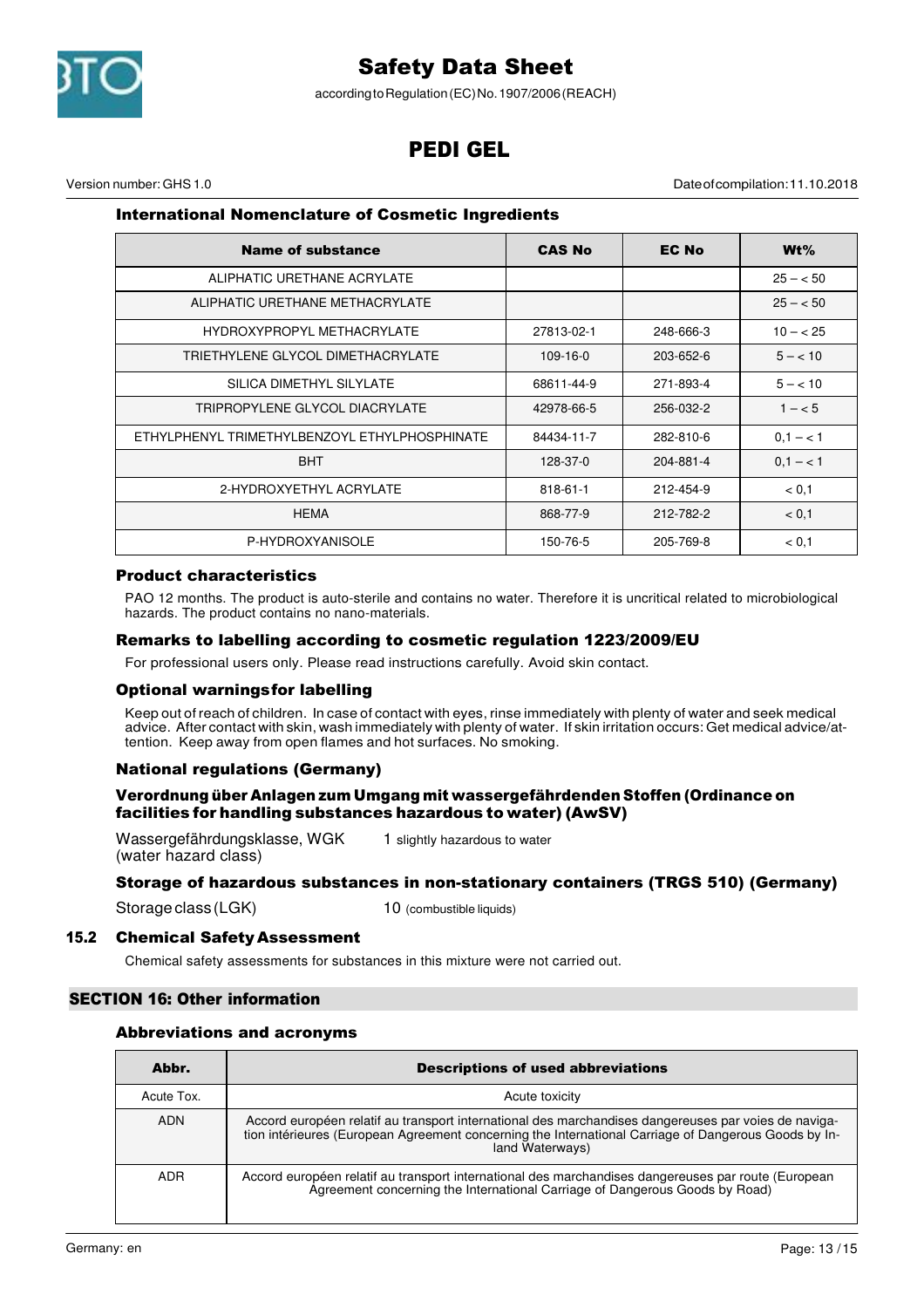

according to Regulation (EC) No. 1907/2006 (REACH)

# PEDI GEL

Version number: GHS 1.0 Date of compilation: 11.10.2018

| Abbr.                  | <b>Descriptions of used abbreviations</b>                                                                                                                                              |  |
|------------------------|----------------------------------------------------------------------------------------------------------------------------------------------------------------------------------------|--|
| <b>Aquatic Acute</b>   | Hazardous to the aquatic environment - acute hazard                                                                                                                                    |  |
| <b>Aquatic Chronic</b> | Hazardous to the aquatic environment - chronic hazard                                                                                                                                  |  |
| <b>ATE</b>             | <b>Acute Toxicity Estimate</b>                                                                                                                                                         |  |
| <b>BCF</b>             | Bioconcentration factor                                                                                                                                                                |  |
| <b>BOD</b>             | Biochemical Oxygen Demand                                                                                                                                                              |  |
| CAS                    | Chemical Abstracts Service (service that maintains the most comprehensive list of chemical substances)                                                                                 |  |
| <b>CLP</b>             | Regulation (EC) No 1272/2008 on classification, labelling and packaging of substances and mixtures                                                                                     |  |
| COD                    | Chemical oxygen demand                                                                                                                                                                 |  |
| <b>DGR</b>             | Dangerous Goods Regulations (see IATA/DGR)                                                                                                                                             |  |
| <b>DNEL</b>            | Derived No-Effect Level                                                                                                                                                                |  |
| EC No                  | The EC Inventory (EINECS, ELINCS and the NLP-list) is the source for the seven-digit EC number, an identi-<br>fier of substances commercially available within the EU (European Union) |  |
| <b>EINECS</b>          | European Inventory of Existing Commercial Chemical Substances                                                                                                                          |  |
| <b>ELINCS</b>          | European List of Notified Chemical Substances                                                                                                                                          |  |
| Eve Dam.               | Seriously damaging to the eye                                                                                                                                                          |  |
| Eye Irrit.             | Irritant to the eye                                                                                                                                                                    |  |
| <b>GHS</b>             | "Globally Harmonized System of Classification and Labelling of Chemicals" developed by the United Na-<br>tions                                                                         |  |
| <b>IATA</b>            | International Air Transport Association                                                                                                                                                |  |
| <b>IATA/DGR</b>        | Dangerous Goods Regulations (DGR) for the air transport (IATA)                                                                                                                         |  |
| <b>ICAO</b>            | International Civil Aviation Organization                                                                                                                                              |  |
| <b>IMDG</b>            | International Maritime Dangerous Goods Code                                                                                                                                            |  |
| <b>LGK</b>             | Lagerklasse (storage class according to TRGS 510, Germany)                                                                                                                             |  |
| log KOW                | n-Octanol/water                                                                                                                                                                        |  |
| <b>MARPOL</b>          | International Convention for the Prevention of Pollution from Ships (abbr. of "Marine Pollutant")                                                                                      |  |
| <b>NLP</b>             | No-Longer Polymer                                                                                                                                                                      |  |
| <b>PBT</b>             | Persistent, Bioaccumulative and Toxic                                                                                                                                                  |  |
| PNEC                   | <b>Predicted No-Effect Concentration</b>                                                                                                                                               |  |
| <b>REACH</b>           | Registration, Evaluation, Authorisation and Restriction of Chemicals                                                                                                                   |  |
| <b>RID</b>             | Règlement concernant le transport International ferroviaire des marchandises Dangereuses (Regula-<br>tions concerning the International carriage of Dangerous goods by Rail)           |  |
| Skin Corr.             | Corrosive to skin                                                                                                                                                                      |  |
| Skin Irrit.            | Irritant to skin                                                                                                                                                                       |  |
| Skin Sens.             | Skin sensitisation                                                                                                                                                                     |  |
| <b>STOT SE</b>         | Specific target organ toxicity - single exposure                                                                                                                                       |  |
| <b>TRGS</b>            | Technische Regeln für GefahrStoffe (technical rules for hazardous substances, Germany)                                                                                                 |  |
| <b>VOC</b>             | Volatile Organic Compounds                                                                                                                                                             |  |
| vPvB                   | Very Persistent and very Bioaccumulative                                                                                                                                               |  |